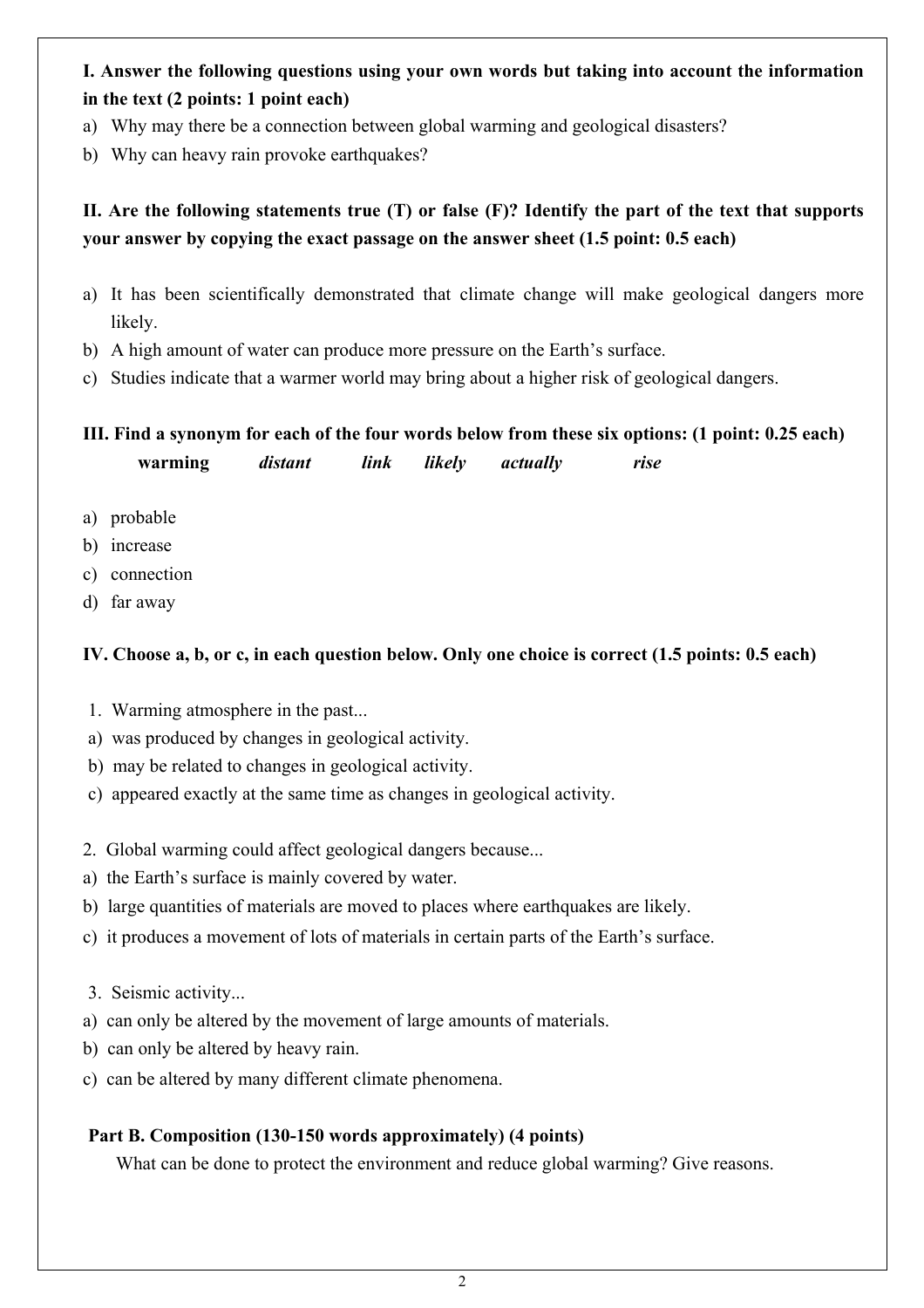

#### **COMISSIÓ GESTORA DE LES PROVES D'ACCÉS A LA UNIVERSITAT**

COMISIÓN GESTORA DE LAS PRUEBAS DE ACCESO A LA UNIVERSIDAD



 **PROVES D'ACCÉS A LA UNIVERSITAT** PRUEBAS DE ACCESO A LA UNIVERSIDAD

| CONVOCATÒRIA: SETEMBRE 2011   | SEPTIEMBRE 2011<br>CONVOCATORIA: |
|-------------------------------|----------------------------------|
| Llengua estrangera II: ANGLÈS | Lengua extranjera II: INGLÉS     |

#### **BAREM DE L'EXAMEN:**

BAREMO DEL EXAMEN: **Please answer on a separate sheet of paper.**

## **OPCIÓ B/OPCIÓN B**

**Part A. Reading Comprehension. Read the following text:** 

## **ARE YOUR KIDS AWAKE? THEY'RE ONLINE**

The average young American now spends practically every waking minute — except for the time in school — using a smart phone, computer, television or other electronic device, according to a new study.

Those ages 8 to 18 spend more than seven and a half hours a day with such devices, compared with less than six and a half hours five years ago, when the study was last conducted. And that does not count the hour and a half that youths spend texting, or the half-hour they talk on their cell phones.

And because so many of them are multitasking — say, surfing the Internet while listening to music they pack on average nearly 11 hours of media content into that seven and a half hours.

The study's findings shocked its authors, who had concluded in 2005 that use could not possibly grow further, and confirmed the fears of many parents whose children are constantly tethered to media devices. It found, moreover, that heavy media use is associated with behavior problems and lower grades.

The third in a series, the study found that young people's media consumption grew far more in the last five years than from 1999 to 2004, as sophisticated mobile technology like iPods and smart phones brought media access into teenagers' pockets and beds.

On average, young people spend about two hours a day consuming media on a mobile device, the study found. They spend almost another hour on "old" content like television or music delivered through newer pathways like the Web site Hulu or iTunes. Youths now spend more time listening to or watching media on their cell phones, or playing games, than talking on them.

Tamar Lewin *The New York Times* 21st January, 2010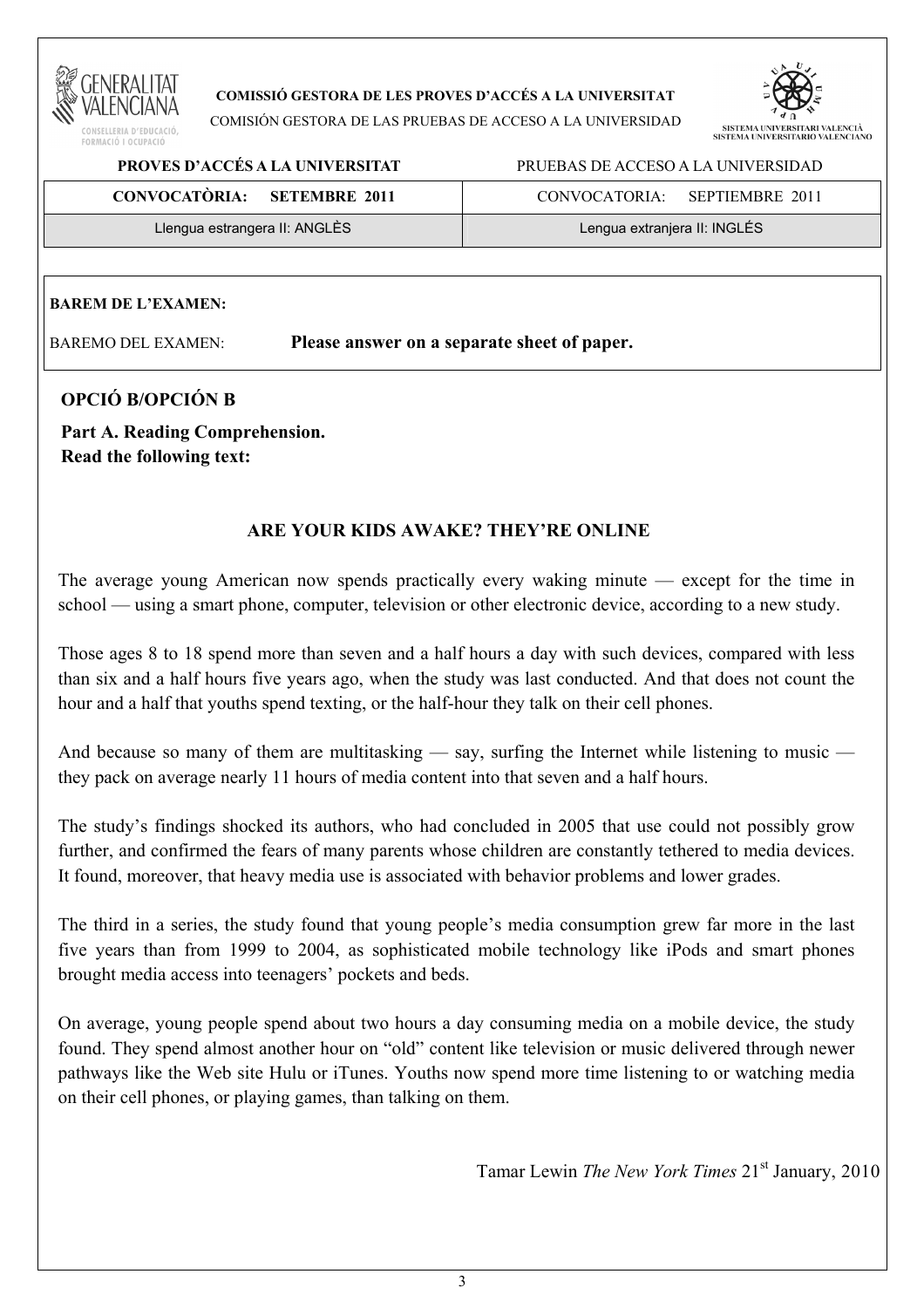# **I. Answer the following questions using your own words but taking into account the information in the text. (2 points: 1 point each)**

- a. Why were the authors surprised about the results of their study?
- b. According to the text, how do the authors explain the increase in media consumption among the young?

**II. Are the following statements true (T) or false (F)? Identify the part of the text that supports your answer by copying the exact passage on the answer sheet. (1.5 point: 0.5 each)** 

- a. Young Americans spend every minute they are awake using electronic devices.
- b. Multitasking increases the average of media consumption.
- c. Heavy media consumption is related to poor school performance.

## **III. Find a synonym for each of the four words below from these six options: (1 point: 0.25 each)**   *pack findings fears tethered behavior delivered*

- a. suspicions
- b. compress
- c. results
- d. attached

## **IV. Choose a, b, or c, in each question below. Only one choice is correct. (1.5 points: 0.5 each)**

- 1. The title of this text suggests that…
	- a. young people spend most of their time awake using electronic devices.
	- b. parents may think their kids are in bed, sleeping, but instead they are on the Internet.
	- c. kids have behavioral problems because they surf the Internet too much.

#### 2. Youth…

- a. spend an average of seven and a half hours on their cell phones.
- b. spend less time using electronic devices than before.
- c. spend more time texting than talking on their cell phones.
- 3. Young people use their cell phones…
	- a. mostly to talk to their friends.
	- b. less frequently than in the previous study.
	- c. mostly to consume media rather than to make calls.

## **Part B. Composition (130 to 150 words approximately) (4 points)**

What kinds of media devices do you usually use and what for?